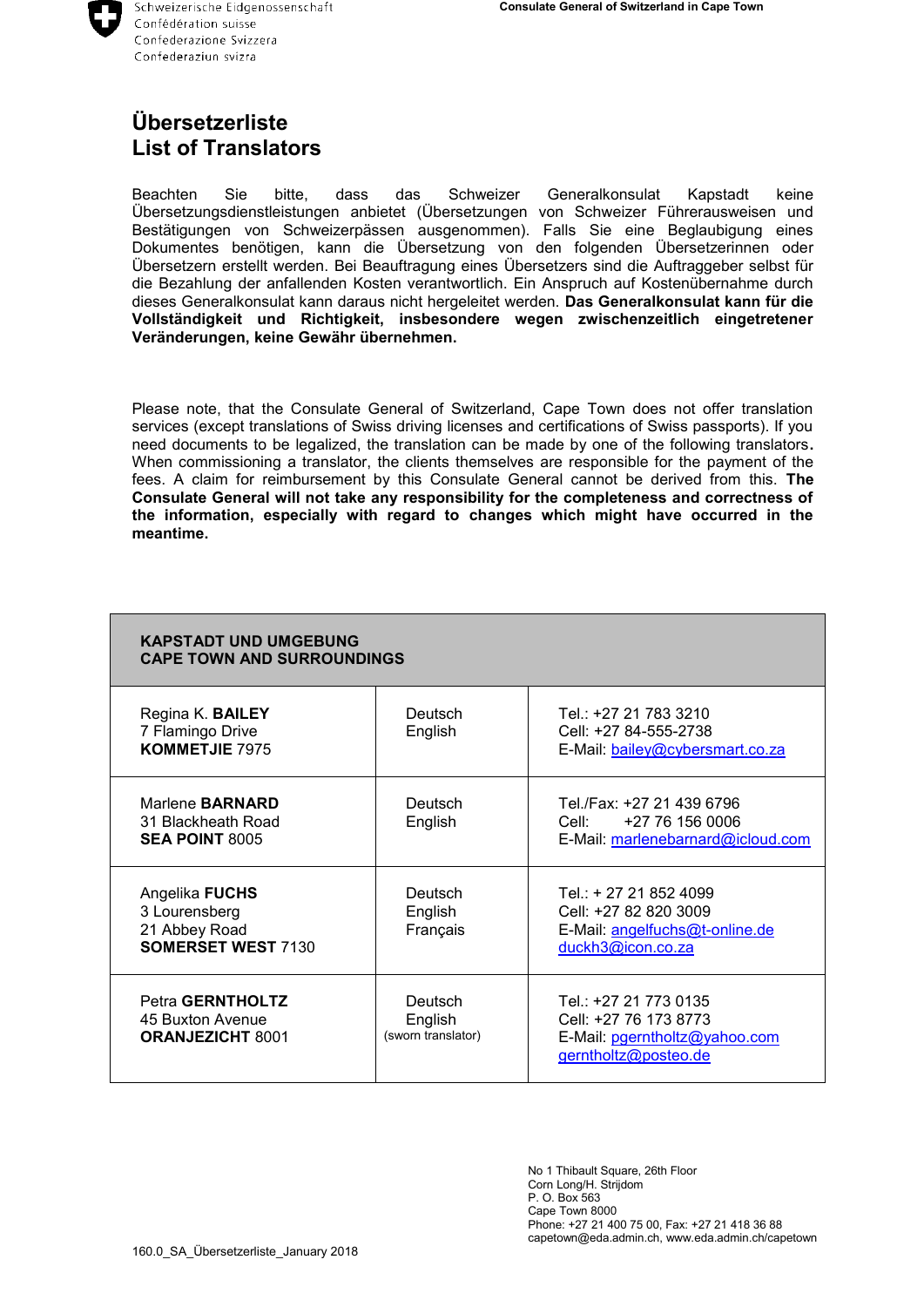| Angela Marina GOOSEN<br>20 Grasso Close, Twin Palms<br><b>STRAND 7140</b>                              | Deutsch<br>English<br>Afrikaans<br>(sworn translator)         | Tel.: +27 21 856 2262<br>Cell.: +27 71 506 1103<br>E-Mail: angela@asts.co.za                          |
|--------------------------------------------------------------------------------------------------------|---------------------------------------------------------------|-------------------------------------------------------------------------------------------------------|
| <b>Astrid HAMBROCK</b><br>69 Edward Road<br><b>HOUT BAY 7806</b>                                       | Deutsch<br>English<br>Afrikaans<br>(translator & Interpretor) | Tel.: +27 21 791 0870<br>Cell.: +27 72 808 2231<br>E-Mail: astridhambrock@gmail.com                   |
| Ingrid M. HOFFMANN<br>c/o Hoffmann & Associates<br>506 Evergreen<br>Fir Road<br><b>RONDEBOSCH 7700</b> | Deutsch<br>English                                            | Tel./Fax: +27 21 686 1728<br>+27 82 574 9604<br>E-Mail: imh@iafrica.com                               |
| <b>Wolfgang HOHLBEIN</b><br>5 Edmondia Close<br><b>HOUT BAY 7806</b>                                   | Deutsch<br>English                                            | Cell.: +27 76 527 7177<br>E-Mail: wolfhohlbein73@gmail.com                                            |
| Reimer C.W. MIELCK<br>1 Bolingbrook<br>28 Sir George Grey Street<br><b>ORANJEZICHT 8001</b>            | Deutsch<br>English<br>Afrikaans<br>(sworn translator)         | Tel.: +27 21 461 0521<br>Fax: +27 86 247 0857<br>Cell: +27 83 356 7559<br>E-Mail: mielckrcw@gmail.com |
| <b>Maria RANDALL</b><br>14 Homestead Avenue<br><b>BERGVLIET 7945</b>                                   | Deutsch<br>English                                            | Tel./Fax: +27 21 715 7703<br>+27 78 102 1303<br>Cell:<br>E-Mail: maria.randall1@gmail.com             |
| Anna Christiane REYNEKE<br>20 Justin Street<br><b>BROOKLYN 7405</b>                                    | Deutsch<br>English<br>(sworn translator)                      | Cell.: +27 76 734 8027<br>E-Mail: reyneke.ac@gmail.com                                                |
| <b>Rolf ROHWER</b><br>23 Greenway Drive<br><b>SOMERSET WEST 7130</b>                                   | Deutsch<br>English<br>Afrikaans                               | Tel.: +27 21 852 7249<br>Cell: +27 76 104 5803<br>E-Mail: rcrohwer@telkomsa.net                       |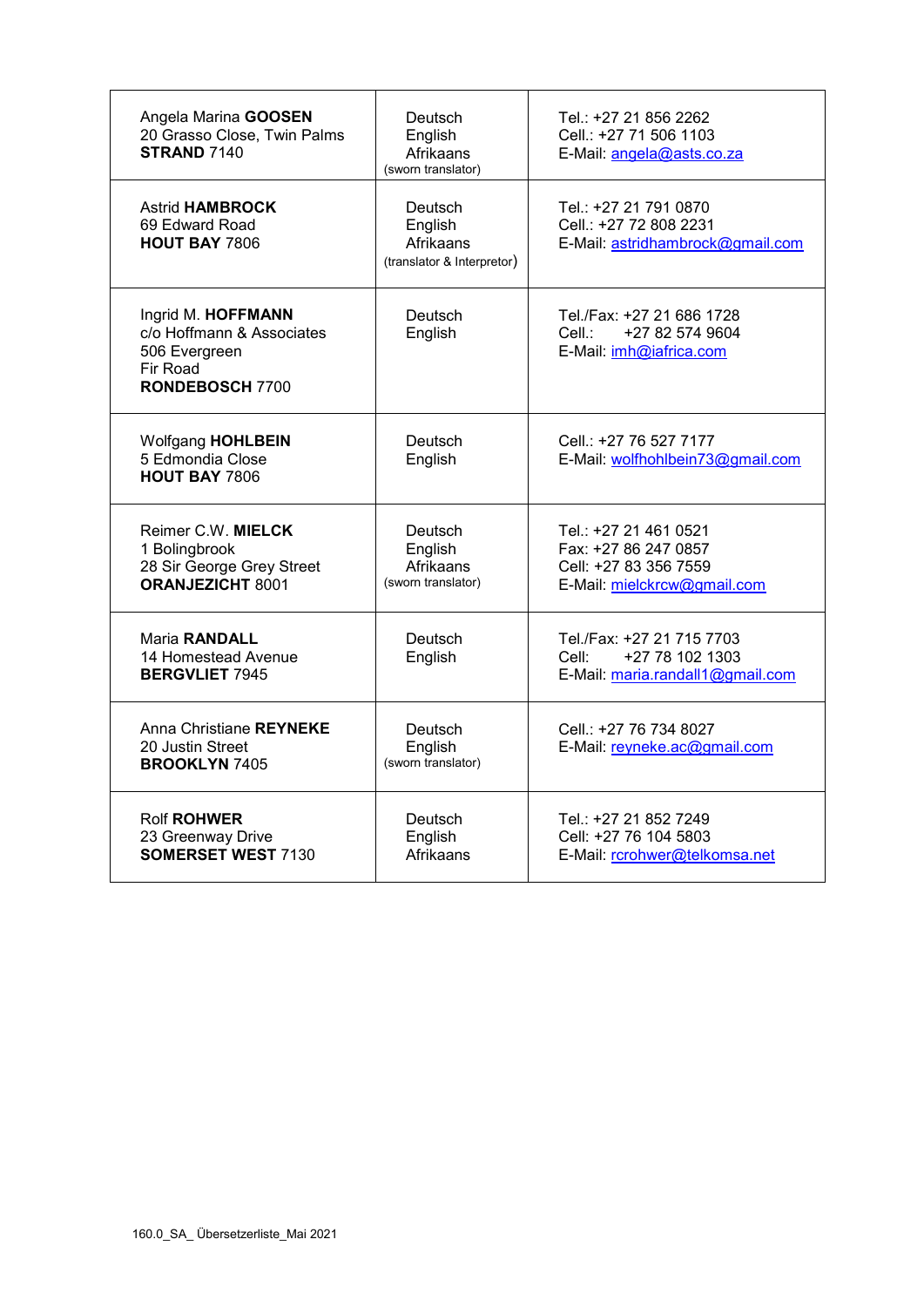| Jan Eberhard SCHLIEMANN<br>Karin Irene WISS<br><b>Bernhard WAUGH</b><br>c/o Schliemann Incorporated<br>15 Fairview Centre<br>Caledon Street<br><b>SOMERSET WEST 7130</b><br>Zweites Büro/2 <sup>nd</sup> office:<br>Ground floor<br><b>Black Horse Centre</b><br><b>Cnr Dorp and Market Street</b><br><b>STELLENBOSCH 7600</b> | Deutsch<br>English<br>Afrikaans           | Tel.: +27 21 852 7511<br>Fax: +27 21 852 7540<br>E-Mail: reception@schliemann.co.za<br>E-Mail: bernhard@schliemann.co.za                                |
|--------------------------------------------------------------------------------------------------------------------------------------------------------------------------------------------------------------------------------------------------------------------------------------------------------------------------------|-------------------------------------------|---------------------------------------------------------------------------------------------------------------------------------------------------------|
| Alexandra SEILER<br>35 Ascot Grove,<br><b>MILNERTON 7441</b>                                                                                                                                                                                                                                                                   | Deutsch<br>English                        | Cell: +27 76 761 9485<br>E-Mail: info@alexandraseiler.co.za<br>Website: www.alexandraseiler.co.za                                                       |
| Ursula WALKER<br>37 Scouts Place<br><b>PINELANDS 7405</b>                                                                                                                                                                                                                                                                      | Deutsch<br>English                        | Cell: +27 78 331 6622<br>E-Mail: walker.ursula@gmail.com                                                                                                |
| Dr Madeleine WILKE<br>(DLit et Phil)<br>2 Kaapzicht Park<br><b>President Swart Street</b><br>PANORAMA 7500                                                                                                                                                                                                                     | Deutsch<br>English<br>Afrikaans           | Tel./Fax: +27 21 930 6075<br>+27 82 871 6947<br>Cell:<br>E-Mail: docwilketrans@telkomsa.net                                                             |
| Service de traduction de<br>l'Alliance Française du Cap<br>155 Loop Street<br><b>CAPE TOWN 8000</b>                                                                                                                                                                                                                            | Français<br>English                       | Tel.: +27 21 423 5699<br>Email: info.cpt@allicance.org.za                                                                                               |
| <b>Bas ANGELIS</b><br>601 Eilat, Hall Road<br><b>SEA POINT 8005</b>                                                                                                                                                                                                                                                            | (sworn translation)<br>French to English  | Cell: +27 82 781 6141<br>Email: afrilink@global.co.za                                                                                                   |
| Elisabeth (Babette) <b>ARNAUD</b><br>PO Box 74<br>Somerset Mall<br><b>SOMERSET WEST7137</b>                                                                                                                                                                                                                                    | Français<br>English                       | Tel.: +27 21 851 9331<br>Cell: +27 82 895 2762<br>Email: era@iafrica.com                                                                                |
| Jean-Michel ARNAUD<br>PO Box 74<br>Somerset Mall<br><b>SOMERSET WEST 7137</b>                                                                                                                                                                                                                                                  | Français<br>English<br>(sworn translator) | Tel.: +27 21 851 9331<br>Cell: +27 83 252 7976<br>Email: jm.arnaud@aiic.net<br>Member of AIIC (International Association of<br>Conference Interpreters) |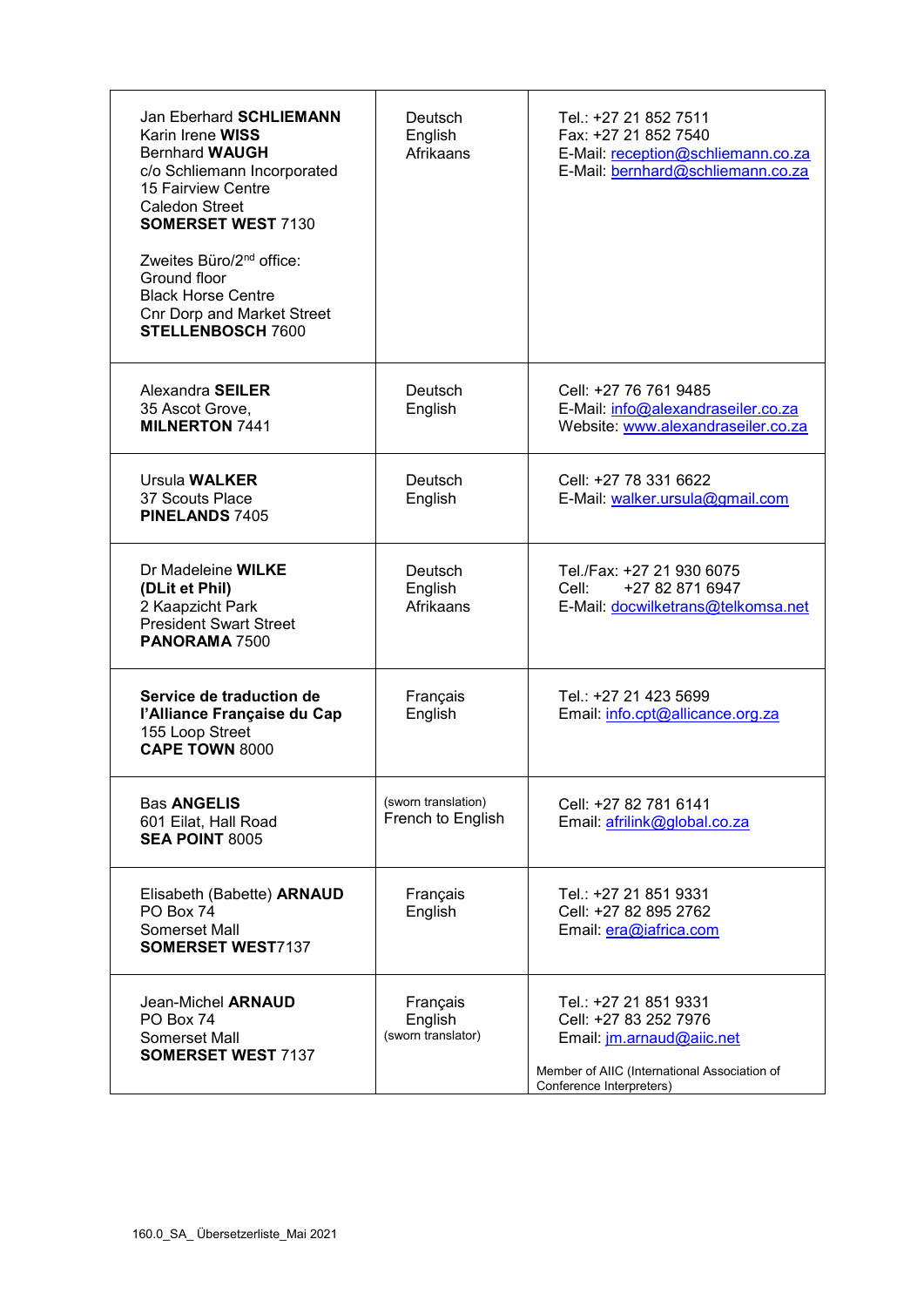| <b>Sylvie BARTHES-HAUSEN</b><br>15 Lupin Crescent<br><b>MILNERTON 7441</b>                                                    | Français<br>English<br>(sworn translator)                         | Cell: +27 82 843 6060<br>Email: sylvie.barthes@outlook.com                                               |
|-------------------------------------------------------------------------------------------------------------------------------|-------------------------------------------------------------------|----------------------------------------------------------------------------------------------------------|
| Cassandra DELACOTE<br><b>7 Norfolk Road</b><br><b>MUIZENBERG 7945</b>                                                         | Français<br>English<br>(sworn translator)                         | Tel.: +27 21 553 4787<br>Cell: +27 72 548 3750<br>Email: cdelacote@gmail.com                             |
| Dr. Cécile FLATEAU<br><b>SPOTTISWOODE</b><br>63 Newlands Avenue<br><b>NEWLANDS 7700</b>                                       | Français<br>English                                               | Tel./Fax: +27 21 674 3356<br>+27 82 724 0733<br>Cell:<br>Email: interpret@metaset.com                    |
| Dr. Olivier FLECHAIS<br>18 Village Crescent, Sunset<br>Village<br><b>SUNSET BEACH 7441</b>                                    | Français<br>English                                               | Tel.: +27 21 551 6061<br>Fax: +27 86 689 4403<br>Cell: +27 84 200 0689<br>Email: olivierflech@mweb.co.za |
| Nathalie HEYNDERICKX<br>7 Chestnut Lane, Welgevonden<br><b>STELLENBOSCH 7600</b>                                              | Français<br>English                                               | Tel.: +27 21 889 7080<br>Cell: +27 84 516 7956<br>Email:<br>nathalie@language-solutions.co.za            |
| Marie Françoise LA HAUSSE<br><b>DE LALOUVIERE</b><br>P O Box 20306<br><b>BIG BAY 7448</b>                                     | Français<br>English                                               | Tel.: +27 21 554 1602<br>Fax: +27 86 515 8697<br>Cell: +27 82 784 2762<br>Email: mf.lahausse@aiic.net    |
| Pieter <b>MOENS</b><br><b>Mermonts Consulting (Pty)</b><br>302 Buitenkloof Studios<br>8 Kloof Street<br><b>CAPE TOWN 8001</b> | Français<br>English<br>(sworn translator of the<br>High Court SA) | Cell: +27 72 157 5144<br>Email: pieter.moens@mermonts.com                                                |
| Laurence PEILLEX-DELPHES<br>15 Milner Road<br><b>TAMBOERSKLOOF 8001</b>                                                       | Français<br>English<br>(sworn translator of the<br>High Court SA) | Cell: +27 79 249 3838<br>Email: latranslationsa@gmail.com                                                |
| Dominique WILLIAMS<br>63 Loch Road<br>RONDEBOSCH 7700                                                                         | Français<br>English                                               | Tel.: +27 21 689 4633<br>Cell: +27 83 360 3212<br>Email: domwil@worldonline.co.za                        |